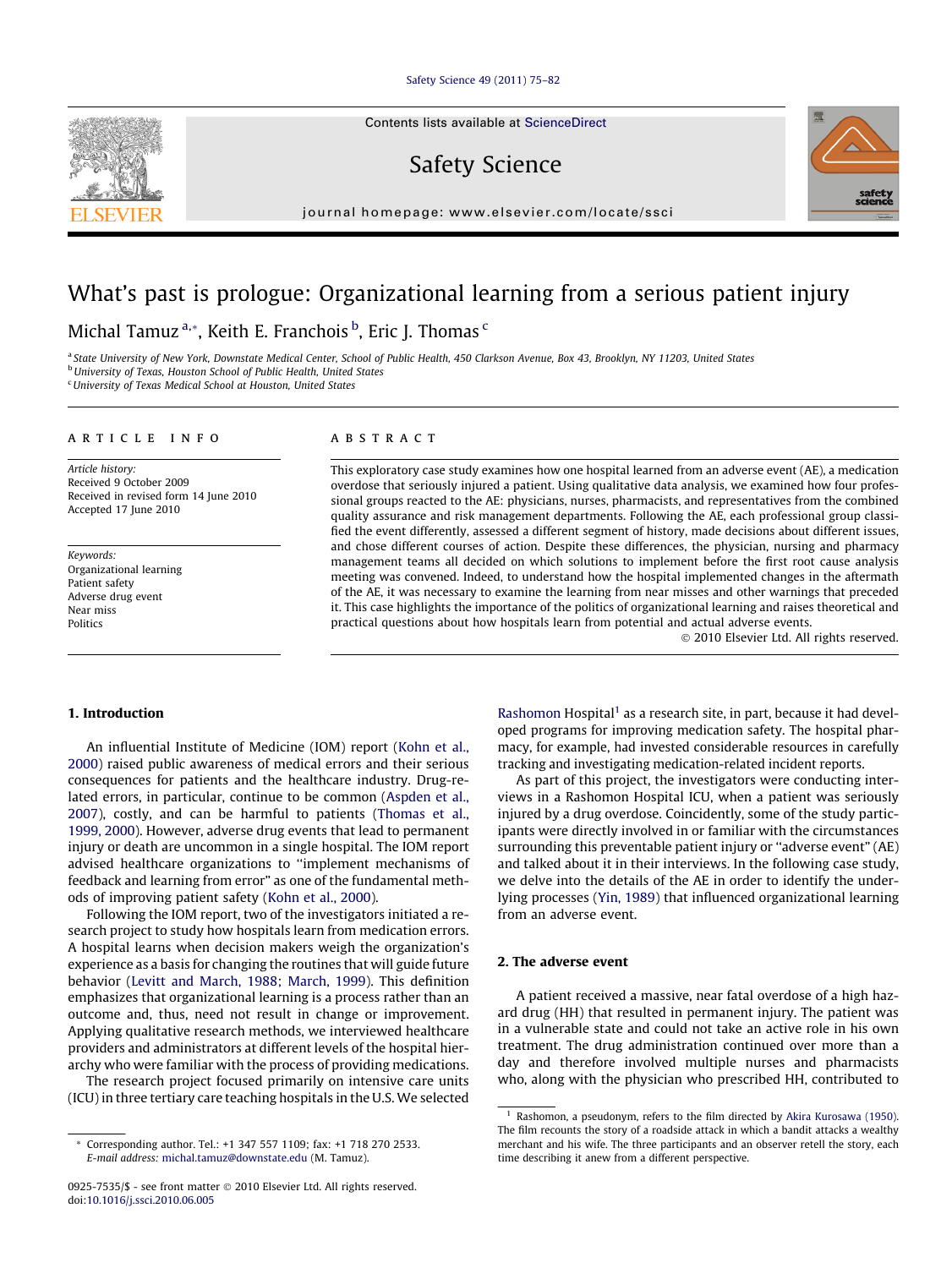the AE. The factors associated with the AE involved errors in each aspect of the medication process: ordering, dispensing, administration, and monitoring.

#### 2.1. Ordering

A physician wrote a medication order for HH in a non-standard, idiosyncratic format, although the dosage was technically correct. A nurse received the order from the physician, double-checked it for completeness and accuracy, and relayed it to the pharmacy.

# 2.2. Dispensing

Despite automatic warnings, the pharmacy filled the prescription as ordered. Specifically, a pharmacist received the order from a nurse and attempted to type it into the pharmacy's computerized order entry system. The computer rejected the order because it was written in a non-standard format. The pharmacist "intervened" and contacted the physician to verify that the order was written the way the physician truly wanted. The physician assured the pharmacist that the order was written exactly the way he wanted it to be carried out. The pharmacist, believing that the order was technically correct, overrode the pharmacy's computerized order entry system and entered the order exactly as the physician had written it. Although the first dose was dispensed correctly, in response to a nurse's subsequent refill request, the pharmacy dispensed a large quantity of HH, more than could possibly have been needed in the time frame involved.

#### 2.3. Administration

Nurses were required to perform a complex, non-standard calculation and then extract the right dose of HH from a multi-dose container and to do so without any oversight or independent verification by another nurse. The initial administration of HH was done correctly and without incident. In a subsequent administration, a different nurse drew up and administered a massive overdose. Specifically, that nurse miscalculated how much he would need. He called the pharmacy to request more HH and the pharmacy dispensed it.

# 2.4. Monitoring

The nurse responsible for the patient did not recognize that the fluids being administered to the patient contained an overdose amount of HH and allowed the treatment to continue until serious complications resulted. Caregivers detected the problem when they observed that the patient's health had visibly deteriorated.

# 2.5. Root cause analysis

The hospital convened a root cause analysis (RCA), a formal investigation designed to examine what went wrong and to propose corrective actions. Several weeks later, the Pharmacy Department received approval for making fundamental changes in the procedures that guide how physicians prescribe, pharmacists dispense, and the nurses administer HH.

# 3. Research methods

## 3.1. Research questions

We considered the event from four vantage points: physicians, nurses, pharmacists, and the combined representatives of the quality assurance and risk management departments (QA/RM) (who worked together in responding to adverse events at Rashomon Hospital). In all four groups, the management teams were composed of dedicated and skilled professionals who shared a strong commitment to protecting patient safety. However, we reasoned that the QA/RM staff might view the AE differently than healthcare providers who have detailed knowledge about supplying medications. Similarly, the healthcare providers might differ in how they perceived and responded to the AE because of their different roles in ordering (physicians), dispensing (pharmacy), and administering (nurses) medications. Therefore, we initially posed one main research question: How did the four groups of healthcare professionals learn from the same AE? Specifically, we asked how did each group classify and respond to the AE and what were the resulting outcomes? We ex $pected<sup>2</sup>$  that Rashomon Hospital learned from the AE, because we knew it had approved changing the procedures for providing HH.

#### 3.2. Data collection and analysis

The interview protocol included questions asking participants in the larger research project to discuss their experience with medication errors and describe programs designed to monitor medication safety (e.g., incident reporting systems). The interview questions were not designed to elicit descriptions of the adverse event. The confidential interviews were audio-recorded, transcribed professionally, checked for accuracy of transcription, and de-identified<sup>3</sup>. On average, each recorded interview lasted 90 min and resulted in a 45-page transcript. Field notes, document review, and observations of routine clinical and decision making activities supplemented the interviews. However, we did not have access to the RCA proceedings nor to other documents regarding the AE.

We drew our data from interviews with a structured sample of healthcare providers and administrators who serendipitously knew about the same event. After reviewing all 86 interview transcripts from Rashomon Hospital, an investigator (KF) selected a sample of 18 interviews (11 decision makers and seven clinicians) in which the participant described the AE or its precursors. In some excluded transcripts, the interviews preceded the AE and in others, study participants elected to discuss other errors and drug-related adverse events or provided only hypothetical examples. This sample also included interviews with two RCA participants, conducted specifically for this case study.

The investigators used qualitative research methods to analyze the data, including open coding, axial coding, and negative case checking [\(Miles and Huberman, 1994\)](#page--1-0) and HyperResearch software to compile transcript excerpts. Building on [Tamuz et al.](#page--1-0) [\(2004\),](#page--1-0) the transcripts were initially coded for the healthcare professionals' classification of the AE, response to the AE, and the resulting outcomes of their actions. Two investigators (MT, KF) compared and discussed their interpretations of the data until reaching consensus and the third (ET) assessed whether the data supported the conclusions.

#### 4. Describing the interview data

#### 4.1. In the aftermath of the AE

This section describes how the four professional groups classified and responded to the AE and the outcomes of their actions.

 $2$  The third investigator, designated as our outside reviewer, purposely remained neutral and did not have particular expectations regarding the data analysis.

<sup>&</sup>lt;sup>3</sup> The text uses male pronouns to refer to all study participants; the term "decision maker" refers to a member of one of the professional management teams. In quotes from the interviews, the text that appears in italics represents the emphasis added by the investigators and the text in brackets was changed to protect confidentiality or added to clarify the context.